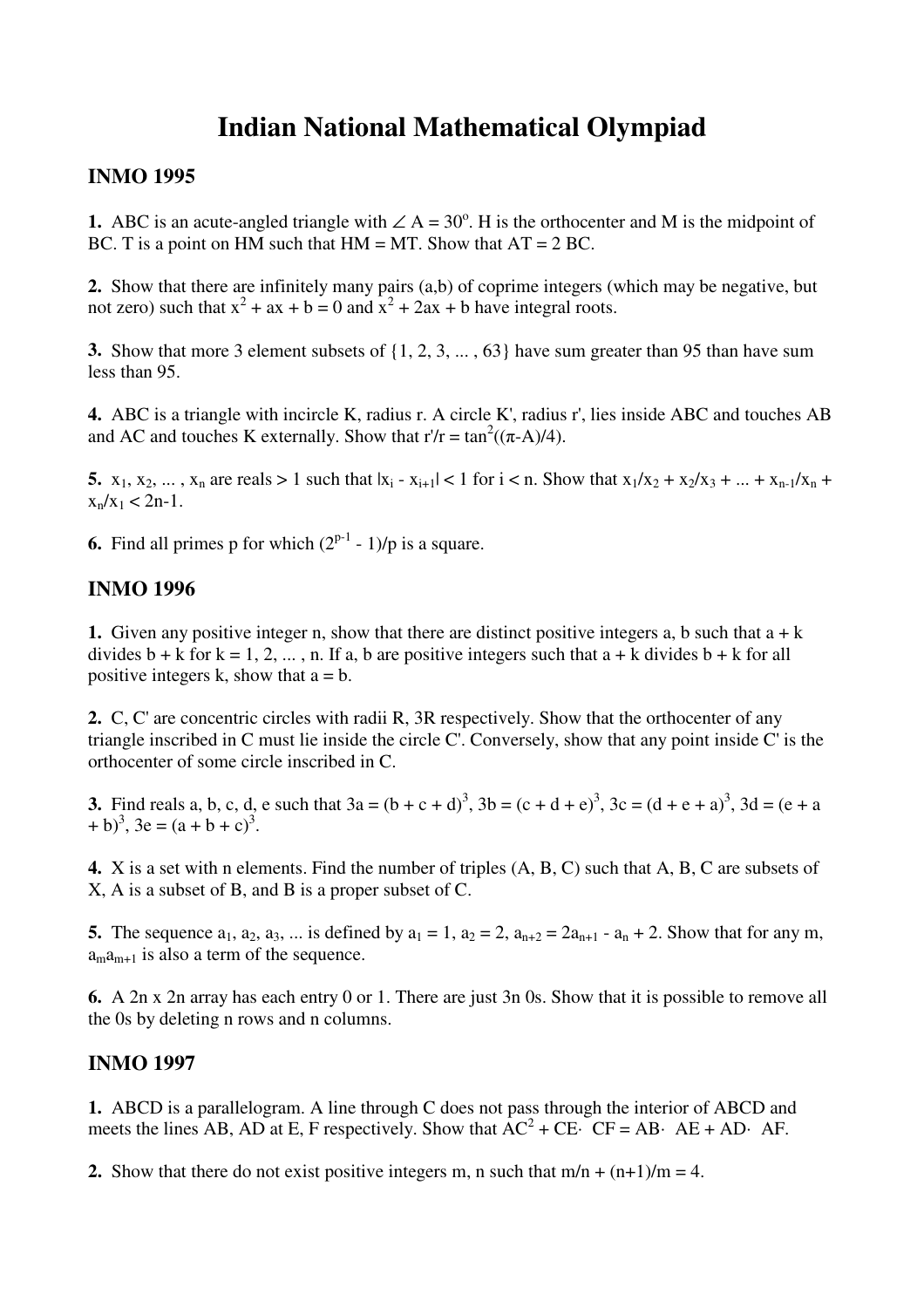**3.** a, b, c are distinct reals such that  $a + 1/b = b + 1/c = c + 1/a = t$  for some real t. Show that  $t =$ abc.

**4.** In a unit square, 100 segments are drawn from the center to the perimeter, dividing the square into 100 parts. If all parts have equal perimeter p, show that  $1.4 < p < 1.5$ .

**5.** Find the number of 4 x 4 arrays with entries from {0, 1, 2, 3} such that the sum of each row is divisible by 4, and the sum of each column is divisible by 4.

**6.** a, b are positive reals such that the cubic  $x^3$  -  $ax + b = 0$  has all its roots real.  $\alpha$  is the root with smallest absolute value. Show that  $b/a < \alpha < 3b/2a$ .

#### **INMO 1998**

**1.** C is a circle with center O. AB is a chord not passing through O. M is the midpoint of AB. C' is the circle diameter OM. T is a point on C'. The tangent to C' at T meets C at P. Show that  $PA^2 +$  $PB^{2} = 4 PT^{2}$ .

**2.** a, b are positive rationals such that  $a^{1/3} + b^{1/3}$  is also a rational. Show that  $a^{1/3}$  and  $b^{1/3}$  are rational.

**3.** p, q, r, s are integers and s is not a multiple of 5. If there is an integer a such that  $pa^3 + qa^2 + ra +$ s is a multiple of 5, show that there is an integer b such that  $sb^3 + rb^2 + qb + p$  is a multiple of 5.

**4.** ABCD is a cyclic quadrilateral inscribed in a circle radius 1. If AB· BC· CD· DA  $\geq$  4, show that ABCD is a square.

**5.** The quadratic  $x^2 - (a+b+c)x + (ab+bc+ca) = 0$  has non-real roots. Show that a, b, c, are all positive and that there is a triangle with sides  $\sqrt{a}$ ,  $\sqrt{b}$ ,  $\sqrt{c}$ .

**6.**  $a_1, a_2, \ldots, a_{2n}$  is a sequence with two copies each of 0, 1, 2,  $\ldots$ , n-1. A subsequence of n elements is chosen so that its arithmetic mean is integral and as small as possible. Find this minimum value.

#### **INMO 1999**

**1.** ABC is an acute-angled triangle. AD is an altitude, BE a median, and CF an angle bisector. CF meets AD at M, and DE at N. FM = 2, MN = 1, NC = 3. Find the perimeter of ABC.

**2.** A rectangular field with integer sides and perimeter 3996 is divided into 1998 equal parts, each with integral area. Find the dimensions of the field.

**3.** Show that  $x5 + 2x + 1$  cannot be factorised into two polynomials with integer coefficients (and degree  $\geq$  1).

**4.** X, X' are concentric circles. ABC, A'B'C' are equilateral triangles inscribed in X, X' respectively. P, P' are points on the perimeters of X, X' respectively. Show that  $P'A^2 + P'B^2 + P'C^2 = A'P^2 + B'P^2$ +  $\mathbf{CP}^2$ .

**5.** Given any four distinct reals, show that we can always choose three A, b, C, such that the equations  $ax^2 + x + b = 0$ ,  $bx^2 + x + c = 0$ ,  $cx^2 + x + a = 0$  either all have real roots, or all have nonreal roots.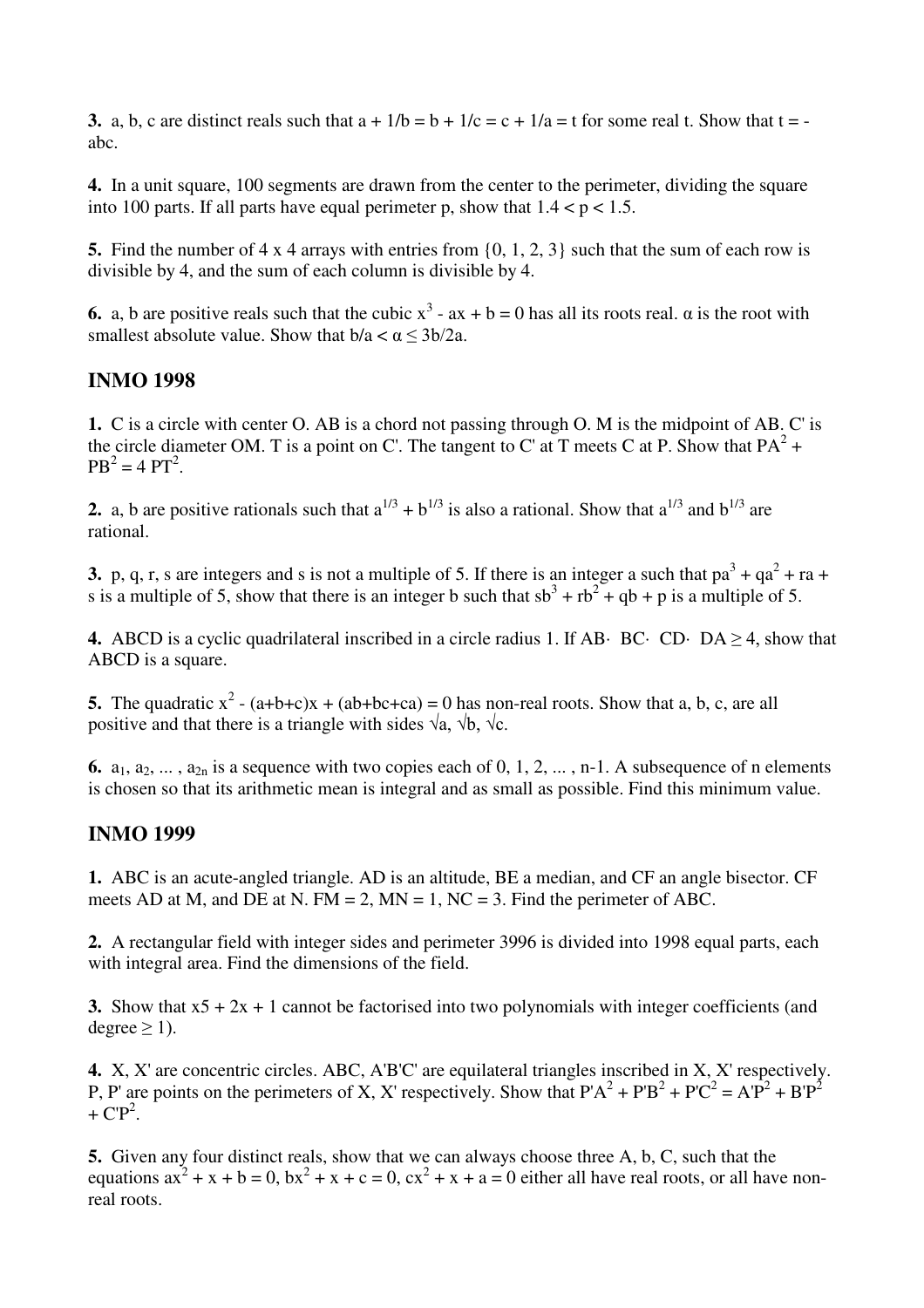**6.** For which n can {1, 2, 3, ... , 4n} be divided into n disjoint 4-element subsets such that for each subset one element is the arithmetic mean of the other three?

#### **INMO 2000**

**1.** The incircle of ABC touches BC, CA, AB at K, L, M respectively. The line through A parallel to LK meets MK at P, and the line through A parallel to MK meets LK at Q. Show that the line PQ bisects AB and bisects AC.

**2.** Find the integer solutions to  $a + b = 1 - c$ ,  $a^3 + b^3 = 1 - c^2$ .

**3.** a, b, c are non-zero reals, and x is real and satisfies  $[bx + c(1-x)]/a = [cx + a(1-x)]/b = [ax + b(1-x)]/b$ x)]/b. Show that  $a = b = c$ .

**4.** In a convex quadrilateral PQRS, PQ = RS, SP =  $(\sqrt{3} + 1)$ QR, and ∠ RSP - ∠ SQP = 30<sup>o</sup>. Show that  $\angle$  PQR -  $\angle$  QRS = 90<sup>o</sup>.

**5.** a, b, c are reals such that  $0 \le c \le b \le a \le 1$ . Show that if  $\alpha$  is a root of  $z^3 + az^2 + bz + c = 0$ , then  $|\alpha| \leq 1$ .

**6.** Let  $f(n)$  be the number of incongruent triangles with integral sides and perimeter n, eg  $f(3) = 1$ , f(4) = 0, f(7) = 2. Show that f(1999) > f(1996) and f(2000) = f(1997).

## **INMO 2001**

**1.** ABC is a triangle which is not right-angled. P is a point in the plane. A', B', C' are the reflections of P in BC, CA, AB. Show that [incomplete].

**2.** Show that  $a^2 + b^2 + c^2 = (a-b)(b-c)(c-a)$  has infinitely many integral solutions.

**3.** a, b, c are positive reals with product 1. Show that  $a^{b+c}b^{c+a}c^{a+b} \le 1$ .

**4.** Show that given any nine integers, we can find four, a, b, c, d such that  $a + b - c - d$  is divisible by 20. Show that this is not always true for eight integers.

**5.** ABC is a triangle. M is the midpoint of BC. ∠ MAB =  $\angle$  C, and  $\angle$  MAC = 15<sup>o</sup>. Show that  $\angle$ AMC is obtuse. If O is the circumcenter of ADC, show that AOD is equilateral.

**6.** Find all real-valued functions f on the reals such that  $f(x+y) = f(x) f(y) f(xy)$  for all x, y.

#### **INMO 2002**

**1.** ABCDEF is a convex hexagon. Consider the following statements. (1) AB is parallel to DE, (2) BC is parallel to EF, (3) CD is parallel to FA, (4)  $AE = BD$ , (5)  $BF = CE$ , (6)  $CA = DF$ . Show that if any five of these statements are true then the hexagon is cyclic.

**2.** Find the smallest positive value taken by  $a^3 + b^3 + c^3$  - 3abc for positive integers a, b, c. Find all a, b, c which give the smallest value.

**3.** x, y are positive reals such that  $x + y = 2$ . Show that  $x^3y^3(x^3 + y^3) \le 2$ .